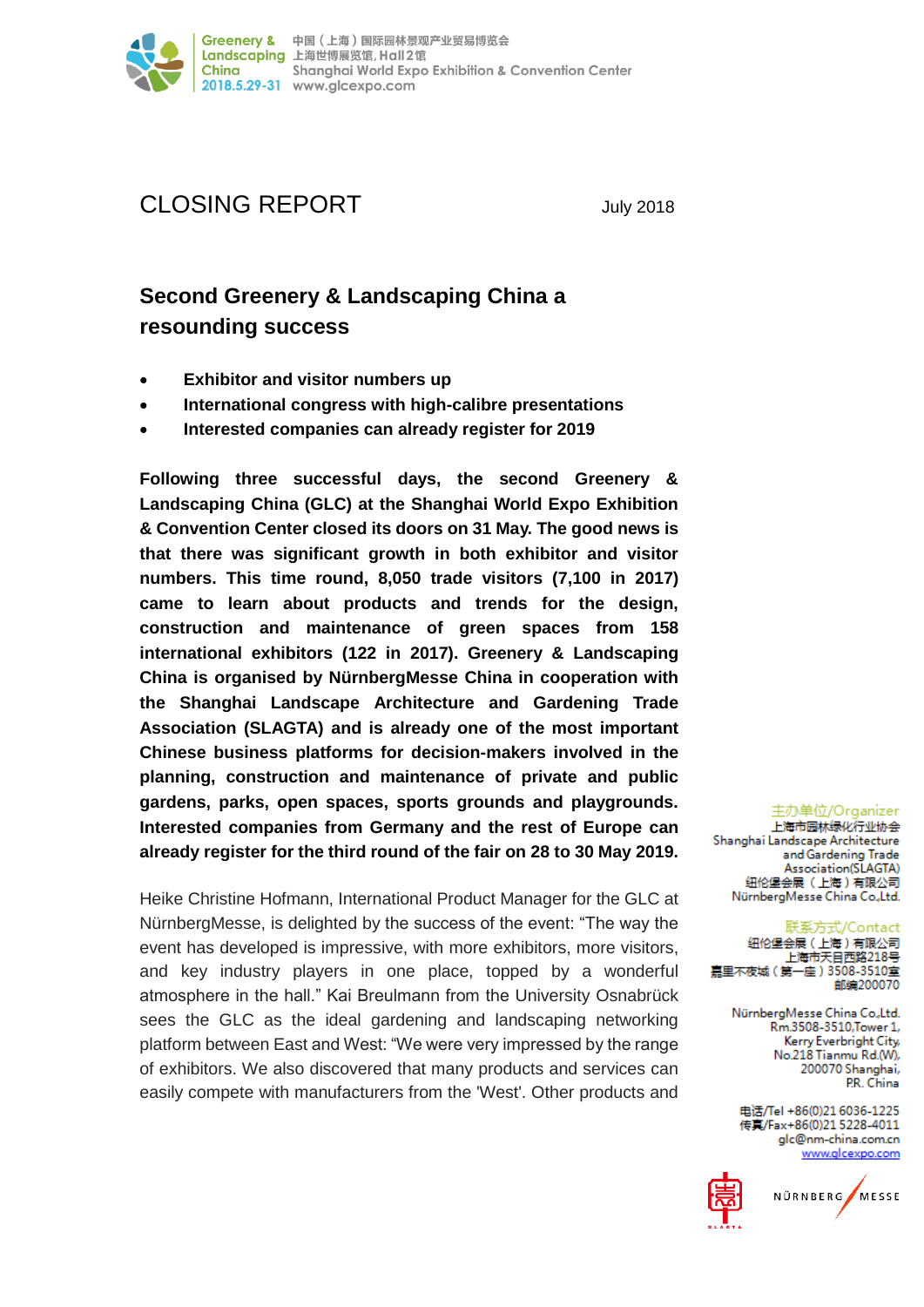

services are specifically tailored to the Asian market and would be hard to place on the greenery and landscaping market and in Germany in particular. The international congress offered a good opportunity for networking and knowledge-sharing. We were able to make contacts right away and identify potential research activities and actual projects. This made our visit an invaluable experience for staff and students from the University Osnabrück. All participants are now looking with interest at the development of the greenery and landscaping sector and the GLC in particular in this unbelievably large country.

# **Positive feedback from exhibitors**

There were also satisfied voices from the exhibitor contingent. Ulrich Steiger, Senior Product Manager at AL-KO Gardentech, had taken part in the GLC event for the first time and drew a positive conclusion: "We were surprised by the unexpected reception we got at GLC. The following weeks will show what will come out of it for us in the end, but our impression is that it has been worthwhile taking part in this fair." Julia Köhler, Head of Marketing at Berliner Seilfabrik, thinks it is important to take part in the GLC: "We were making our debut at Greenery & Landscaping China, which offers us an exciting opportunity to make inroads into the Asian market. Our stand was consistently well frequented, there was a lot of interest in products developed and manufactured in Germany and the conversations we had were enriching and informative. On the one hand the quality is much appreciated and admired, but on the other you get a close-up of Chinese business culture. And that includes counterfeit products – copied equipment on trade fair stands and also drawings or photos in the catalogues of Chinese manufacturers. Although this is infuriating it also shows the importance of having a presence at the fair and being able to offer customers genuine 'made in Germany' products."

Conclusion: For the second round too, the holistic approach of the exhibition to landscaping and gardening has proven very effective. Not only did trade visitors find products and services for traditional gardening and landscaping but the event also covered playground equipment and machinery for municipal use.

主办单位/Organizer 上海市园林绿化行业协会 Shanghai Landscape Architecture and Gardening Trade Association(SLAGTA) 纽伦堡会展 (上海)有限公司 NürnbergMesse China Co.,Ltd.

联系方式/Contact 纽伦堡会展 (上海)有限公司 上海市天目西路218号 嘉里不夜城(第一座)3508-3510室 邮编200070

> NürnbergMesse China Co.,Ltd. Rm.3508-3510, Tower 1, Kerry Everbright City, No.218 Tianmu Rd.(W), 200070 Shanghai, PR China

电话/Tel +86(0)21 6036-1225 传真/Fax+86(0)21 5228-4011 glc@nm-china.com.cn www.alcexpo.com

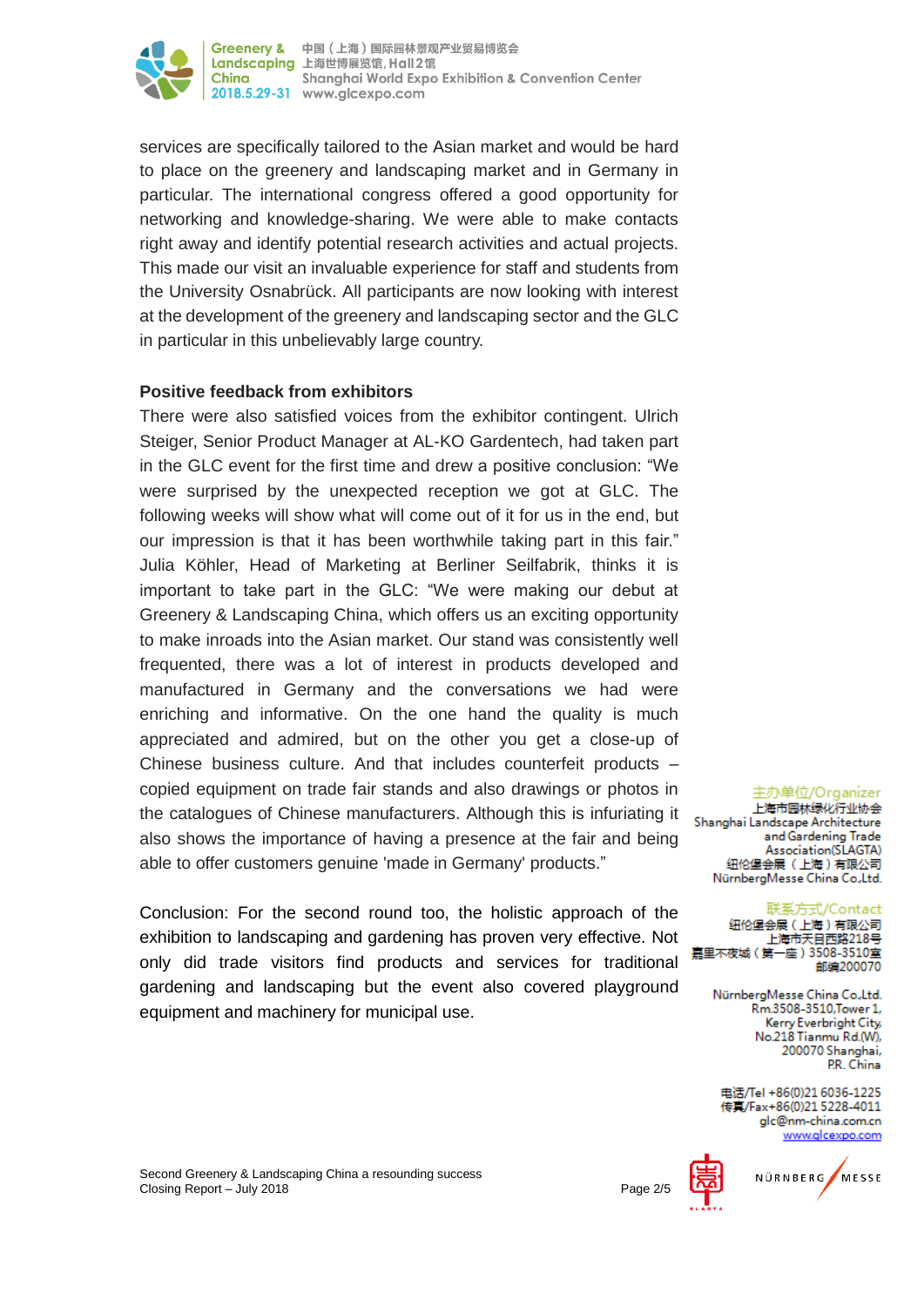

# **Highlights of Greenery & Landscaping China 2018**

One highlight was the presentation of the first Green Master Award (GMA) for innovative maintenance machinery for green spaces. As the first award of this kind in China, it offered machinery manufacturers the opportunity to not only present their products to a large number of purchasing agents but also to representatives of Chinese authorities. The international jury included, among others, the honorary sponsor of the leading international trade fair GaLaBau, the German Federal Association for Gardening, Landscaping and Sports Ground Construction (BGL), and prestigious media partner Patzer Verlag. Kubota and Husqvarna were among those companies that received accolades for their innovative products.

The congress "China International Symposium on Ecological Landscape Planning and Construction – Building the green city of tomorrow", which took place semi-parallel to the GLC, was once again a popular feature of the event. On the first two days of the fair, international speakers from Germany, Canada and Australia gave presentations including a case study from the areas of landscape design and architecture. They also discussed the green roofs that have been integrated into China's municipal water systems. The controversial discussion about the best way to build "The Green City of tomorrow" attracted more than 200 participants. The symposium was organised once again by NürnbergMesse and moderated by Robert Schäfer.

Other features popular with visitors were the 8th "IDEA-KING Award Shanghai Academic Sharing Meeting", the "2018 Three-Dimensional Green Building Development Forum" and a range of other forums on Shanghai Landscape Architecture specific topics. These were visited not just by purchasing agents but also by numerous representatives from the municipal gardening and landscaping segment and the construction and real estate sector.

Also present was the Association of German Landscape Architects (bdla) which was able to strengthen its relations with the Chinese sector. The association also displayed the winners of the German Landscape Architecture Award 2017 on a large photo wall.

主办单位/Organizer 上海市园林绿化行业协会 and Gardening Trade Association(SLAGTA) 纽伦堡会展 (上海)有限公司 NürnbergMesse China Co.,Ltd.

联系方式/Contact 纽伦堡会展 (上海)有限公司 上海市天目西路218号 嘉里不夜城 (第一座) 3508-3510室 邮编200070

> NürnbergMesse China Co.,Ltd. Rm.3508-3510, Tower 1, Kerry Everbright City, No.218 Tianmu Rd.(W), 200070 Shanghai, PR China

电话/Tel +86(0)21 6036-1225 传真/Fax+86(0)21 5228-4011 glc@nm-china.com.cn www.alcexpo.com

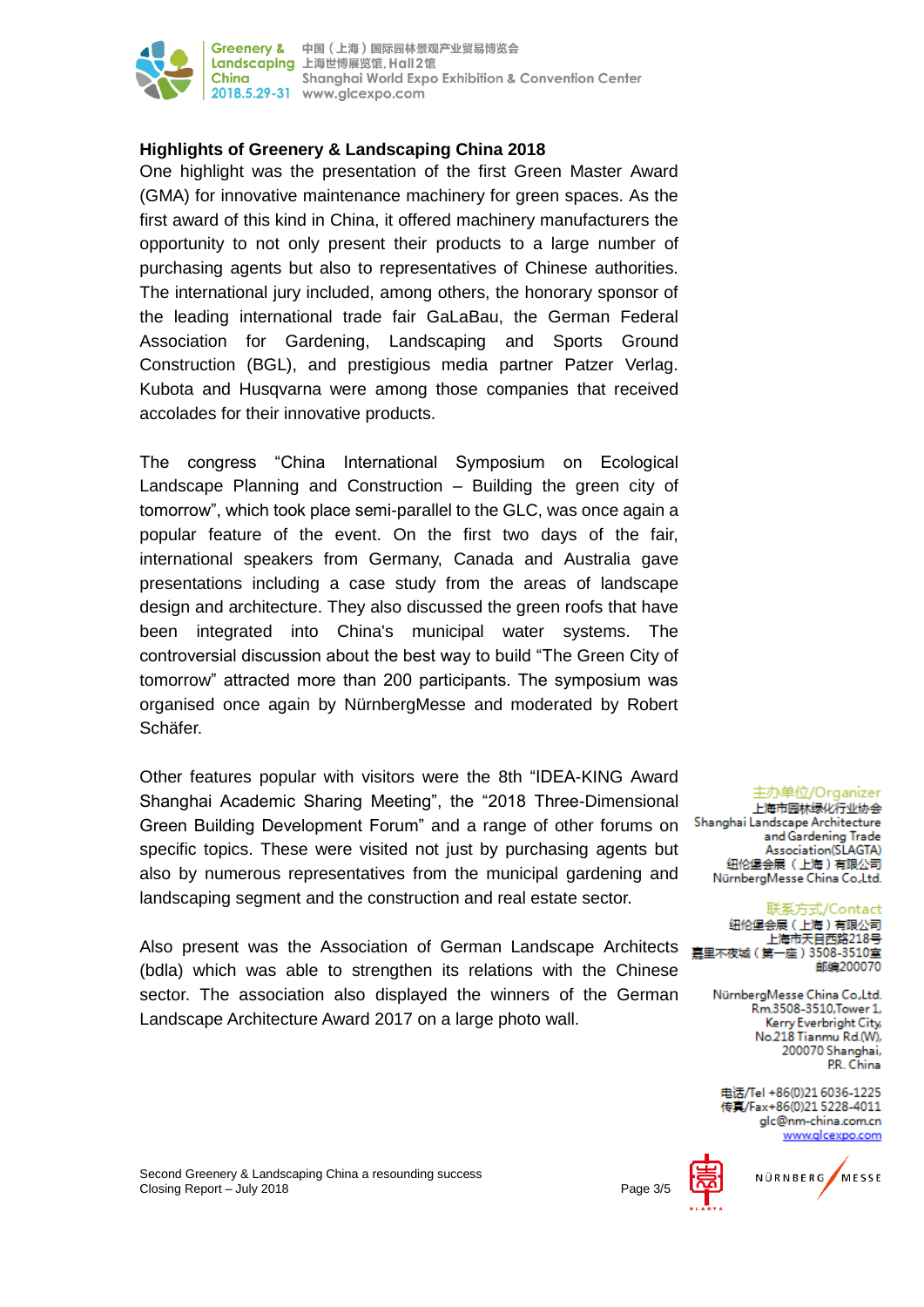

## **European companies – make sure of your spot for 2019!**

The third Greenery & Landscaping China will take place from 28 to 30 May 2019 at the Shanghai World Expo Exhibition & Convention Center. The Chinese gardening and landscaping market offers huge potential and not only has a large demand for construction and maintenance machinery but also for building materials like stone and wood, and for plants. China is also investing heavily in playgrounds, recreational and sports grounds, as well as in trending segments like vertical greening.

European companies interested in taking part in Greenery & Landscaping China 2019 should get in touch without delay with our established GaLaBau event team in Nuremberg or our representative in your country. For more details about the trade fair please visit the website: www.glcexpo.com.

## **About the GaLaBau product family**

The GaLaBau trade fair is a comprehensive international exhibition covering the entire spectrum of design, construction and maintenance of urban, open and green spaces. It takes place every two years at Exhibition Centre Nuremberg. The trade visitors are contractors working in the field of horticultural, landscaping and open space design and construction, landscape architects and planners from federal, regional and municipal authorities. GaLaBau also features an extensive range of products and services for operators of leisure parks, camping grounds and kindergartens and for golf course development, maintenance and management. Since 2017, the Greenery & Landscaping China exhibition has been part of the GaLaBau product family. It opens its doors annually in Shanghai and is executed by NürnbergMesse China Shanghai Landscape Architecture in partnership with the Shanghai Landscape Architecture and Gardening Trade Association (SLAGTA).

### **To participate, please contact:**

Thomas Grenot, Stephanie Mangold-Gencel NürnbergMesse GmbH Exhibition Centre, 90471 Nuremberg, Germany T +49 911 86 06-81 06 thomas.grenot@nuernbergmesse.de

Second Greenery & Landscaping China a resounding success Closing Report – July 2018

主办单位/Organizer

上海市园林绿化行业协会 and Gardening Trade Association(SLAGTA) 纽伦堡会展 (上海)有限公司 NürnbergMesse China Co.,Ltd.

#### 联系方式/Contact

纽伦堡会展 (上海)有限公司 上海市天目西路218号 嘉里不夜城(第一座)3508-3510室 邮编200070

> NürnbergMesse China Co.,Ltd. Rm.3508-3510, Tower 1, Kerry Everbright City, No.218 Tianmu Rd.(W), 200070 Shanghai, PR. China

电话/Tel +86(0)21 6036-1225 传真/Fax+86(0)21 5228-4011 glc@nm-china.com.cn www.alcexpo.com